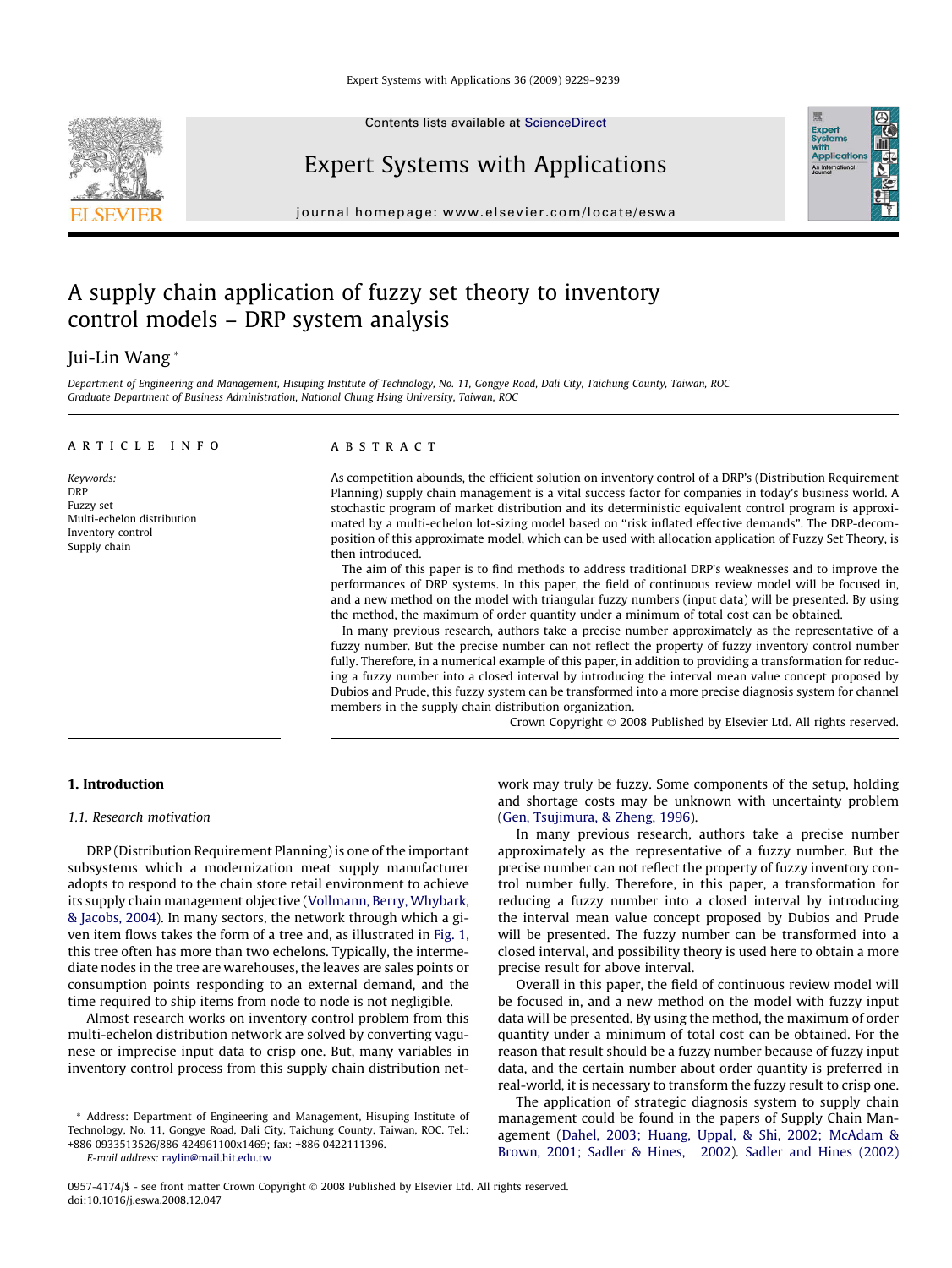<span id="page-1-0"></span>

Fig. 1. Conceptual framework of Fuzzy CRIM model method.

proposed a conceptual model for strategic operations diagnosis without empirical results for meat business to retail business system ([Sadler & Hines, 2002\)](#page--1-0). However, [Bhutta and Huq \(2002\)](#page--1-0) evaluates the problems of the strategic diagnosis system by evaluating the consistency between the result and the decisions of the strategic channel management. In other words, if the forecasting results for the manufacturing business to retail business strategic diagnosis system are highly consistent with the decisions made by the strategic experts experience, then the channel strategic diagnosis system method are considered helpful for channel strategy decision-makings.

Except there must have a lot of transformation technique method talking about the fuzzy set method basis to reflect the property of fuzzy number fully, however, the research also providing a concrete bilateral channel diagnosis about whether a channel strategy is appropriate or not is in paucity. This research, based on the point of view, this fuzzy system can be transformed into a more precise diagnosis system for channel members in the supply chain distribution organization. We are trying to construct a channel strategic diagnosis system analysis by using more precious transformation technique of fuzzy set method.

## 1.2. Research purpose and procedure

This study attempts to start filling the void of how channel strategic diagnosis system to construct a distribution requirement planning system analysis by using more precious inventory control transformation technique of fuzzy set method in the Asia-Pacific Orient supply chain distribution. Thus, the purpose of this study is to use the transformation technique method of fuzzy set method to reflect the inventory control property of fuzzy number fully, and to give the supply chain manager a concrete bilateral suggestion about whether a critical channel inventory control strategy is appropriate or not.

This paper is constructed in the following way. The literature review of the DRP (Distribution Requirement Planning), the mean value of a fuzzy number for inventory control and strategic Continuous Review Inventory Model (CRIM) are analyzed in Sections 2 and 3. More specifically, Sections [4 and 5](#page--1-0) gives the model construction process and its empirical Numerical example for the meat business to retail business data in Taiwan supply chain distribution. Finally, the Sections [6 and 7](#page--1-0), their conclusions and future directions are discussed.

# 2. Distribution Requirement Planning (DRP) theory

Since Whybark proposed the DRP logic under uncertainty in 1975, researchers have developed numerous models to help to solve the inventory control problems, each with their own pros and cons [\(Whybark & Vastag, 1993](#page--1-0)). In the same spirit as MRP logic, DRP (Distribution Requirements Planning) framework is a rolling horizon echelon-by-echelon approach that bases procurement decisions on time-phased projected future node requirements. The approach has several advantages ([Martin, 1994\)](#page--1-0). It can deal with any number of echelons, it takes the dependent nature of the demand into account, it manages lead times effectively, it can take economies of scale in transportation into account through the choice of appropriate lot-sizing algorithms, it can take any resource constraints into account indirectly through the intervention of a "master scheduler", notwithstanding the fact that it has been implemented in several commercial software packages also supporting other needs of distribution/supply organisations (demand and order management, warehousing, transportation, personnel productivity, accounting, ...).

The main drawback of the DRP approach is that it was fundamentally designed to support deterministic time-varying demands. Several mechanisms, such as safety stocks, safety times and freeze periods were introduced to ''manage" demand uncertainty, but they are often used arbitrarily. For example, fixed safety stocks are often used even if the demand follows a non-stationary stochastic process. Good approaches to compute safety buffers in DRP systems are not available currently [\(Bookbinder & Ng, 1986\)](#page--1-0). Also when the master scheduler has to intervene to solve a resource problem, such as a warehouse inventory shortage, his or her decisions are not necessarily ''optimal" [\(Bookbinder & Heath,](#page--1-0) [1988\)](#page--1-0). Then, good DRP systems usually provide some help in the form of simulation and ''pegging" facilities, for example, and they are usually flexible enough to permit the solution of such problems through ''expediting" actions. In other words, if the weaknesses listed above could be corrected, DRP systems would provide an flexible and efficient environment to manage the flow of items in the complex supply/distribution trees discussed above ([Bookbinder & Tan, 1988](#page--1-0)). The aim of this paper is to find methods to address these weaknesses and to improve the performances of DRP systems.

In this present study, it focus that a stochastic program of market distribution and its deterministic equivalent control program is approximated by a multi-echelon lot-sizing model based on ''risk inflated effective demands." The DRP (Distribution Requirement Planning)-decomposition of this approximate model, which can be used with allocation application of fuzzy set method, is then introduced ([Martel, Diaby, & Boctor, 1995\)](#page--1-0).

#### 3. Model development

## 3.1. Problem description, assumptions and notation

The multi-echelon solid distribution problem can be described as follows. Assume that a retail market separates N multi-echelon types of chain store supermarkets to satisfy the market demand for the unique modernizational meat supply manufacturer over a